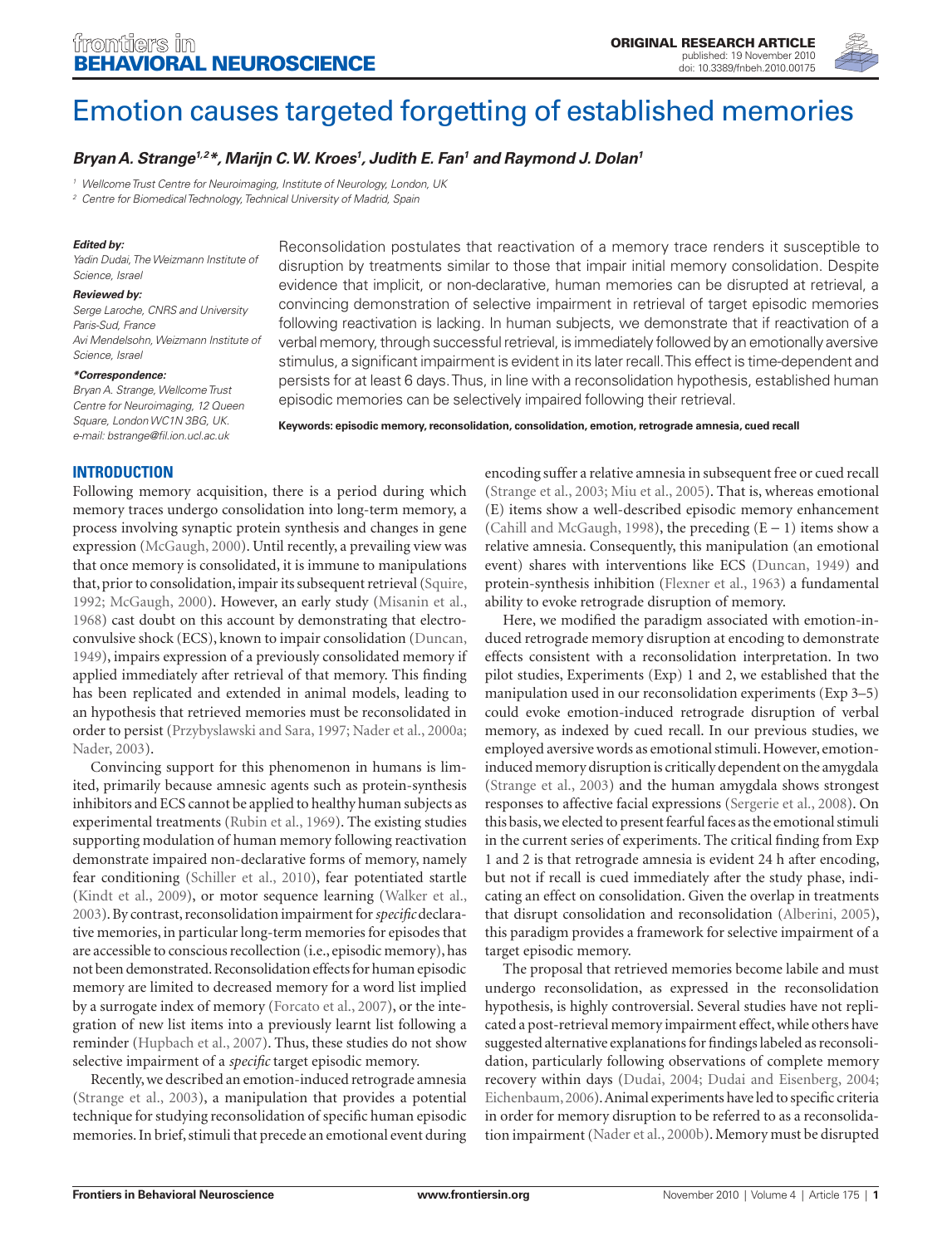following reactivation, as indexed in a subsequent memory test (Przybyslawski and Sara, 1997). The impairment should not be attributable to retrieval failure or a reactivation-locked, temporary inability to access memory traces that dissipates over time (Lattal and Abel, 2004). Impairment should, however, be timedependent and not expressed in tests of immediate memory (Nader et al., 2000a). Finally, the memory impairment must not be due to impaired novel encoding of any attribute of reactivated memories (Nadel and Land, 2000). We satisfy these criteria for disruption of reconsolidation within a series of human experiments (Exp 3–5) where we demonstrate emotion-induced disruption of memory following successful reactivation.

#### **Materials and Methods**

#### **Subjects**

A total of 89 native English-speaking subjects completed Exp 1–5. All subjects gave informed consent and were free of neurological or psychiatric history. The study had full ethics approval. Twenty (10 males, 10 females, age range: 19–37, mean: 25.6) and 14 (7 males, 7 females, age range: 20–31, mean: 25.6) subjects completed Exp 1 and 2, respectively. Twenty, 15, and 20 subjects completed Exp 3, 4, and 5, respectively. We have previously shown that in subjects not familiar with the neutral nouns presented in these studies, the chance of correctly completing an item in the employed stimulus set is approximately 11% (Kroes et al., 2010). On this basis, a performance criterion was set for our reconsolidation studies of recall hit rate minus false alarm rate greater than 10% for control nouns on Day 2. Thus, data from 16 subjects (8 males, 8 females, age range: 21–35, mean: 27.2) were included in Exp 3, 11 subjects (5 males, 6 females, age range: 22–30, mean: 25.6) in Exp 4 and 14 subjects (5 males, 1 left-handed, 9 females, age range: 20–28, mean: 22.6) in Exp 5.

## **Stimuli**

Verbal stimuli comprised a set of 400 nouns which were "stemunique" in that the first three letters were different for each of the nouns. Faces were selected from the Karolinska Directed Emotional Faces set (Lundqvist et al., 1998), converted to gray scale and framed to exclude non-facial features. An equal number of female and male faces were presented in each experiment.

## **Task**

## *Experiment 1*

Encoding and cued recall sessions were conducted in the same environment, 24 h apart. On Day 1, subjects viewed 240 nouns, taken from the set of 400, and made a push-button response to indicate whether the noun described a living or non-living entity. A face was presented after a random number of words (between 3 and 5; mean = 4) upon which subjects were instructed to press a third button. Nouns and faces were each presented for 1 s, with a stimulus onset asynchrony (SOA) of 4 s. A total of 60 faces were presented, 30 neutral (N) and 30 fearful (E). Nouns were conditionalized according to their position relative to face presentation and labeled emotional (E) or neutral (N)  $\pm$  1, i.e., a noun that immediately preceded an emotional face is referred to as  $E - 1$ . Nouns without positional assignment served as controls (C), with the constraint that these controls were more than two nouns before,

and more then one noun after, a given face (**Figure 1A**). On Day 2, word stems were presented every 4 s (stimulus duration, 1 s) and subjects instructed to complete the stems to make a word from Day 1. In all experiments, nouns and word stems were presented in uppercase in random order.

## *Experiment 2*

This was identical to Exp 1, except that the encoding session was followed immediately by the cued recall task.

## *Experiment 3*

This experiment was conducted in the same environment, at the same time of day, across four separate days. On Day 1, subjects viewed 400 nouns at a rate of one every 4 s (stimulus duration, 1 s), and made a push-button response to indicate whether the noun described a living or non-living entity. To promote retrieval success across the ensuing cued recall tests, the encoding task was repeated a total of three times. On Day 2, word stems were presented (stimulus duration 1 s, SOA 4 s) and subjects instructed to complete the stems out loud to make a word from Day 1, while avoiding guessing. A face was presented after a random number of word stems (between 3 and 5; mean = 4) upon which subjects were instructed to make a button press. A total of 80 faces were presented, 40 neutral (N) and 40 fearful (E). Day 3 and Week 2 (test day 1 week after Day 1) followed the same procedure as Day 2 except that no faces were presented (**Figure 2A**).

Word stems were conditionalized according to their position relative to face presentation on Day 2 and labeled emotional (E) or neutral  $(N) \pm 1$ , i.e., a stem that immediately preceded an emotional face is referred to as  $E - 1$ . We also examined memory for  $E - 2$  and N  $- 2$  stems. Word stems without positional assignment served as controls (C), with the constraint that these controls were more than 2 word stems before, and more then 1 word stem after, a given face. Performance on Day 3 and Week 2 is expressed as the proportion of remembered Day 3/Week 2 words that were remembered on Day 2.

## *Experiment 4*

This was identical to Exp 3 except that the experiment was conducted over 3 days, with Day 2 consisting of 2 cued recall sessions (Test 1 and Test 2) with Test 3 on Day 3 (**Figure 2B**).

## *Experiment 5*

This was identical to Exp 3 except that only 100 nouns, taken from the set of 400, were presented on Day 1. Furthermore, on Day 2 only 20 faces were presented, 10 neutral and 10 emotional, with each face presented above a neutral or emotional noun, respectively (**Figure 6A**). The neutral nouns presented with neutral faces were taken from the stimulus set of 400 nouns. The emotionally aversive nouns presented together with fearful faces were selected from a set used in our previous studies (Strange and Dolan, 2004). The first three letters of these emotional nouns were different from the 100 nouns presented on Day 1. Given the lower number of critical items  $(E - 1, N - 1)$  in this experiment (only 10 emotional and neutral faces were presented on Day 2), we applied a further performance criteria for Exp 3. In view of the conditionality of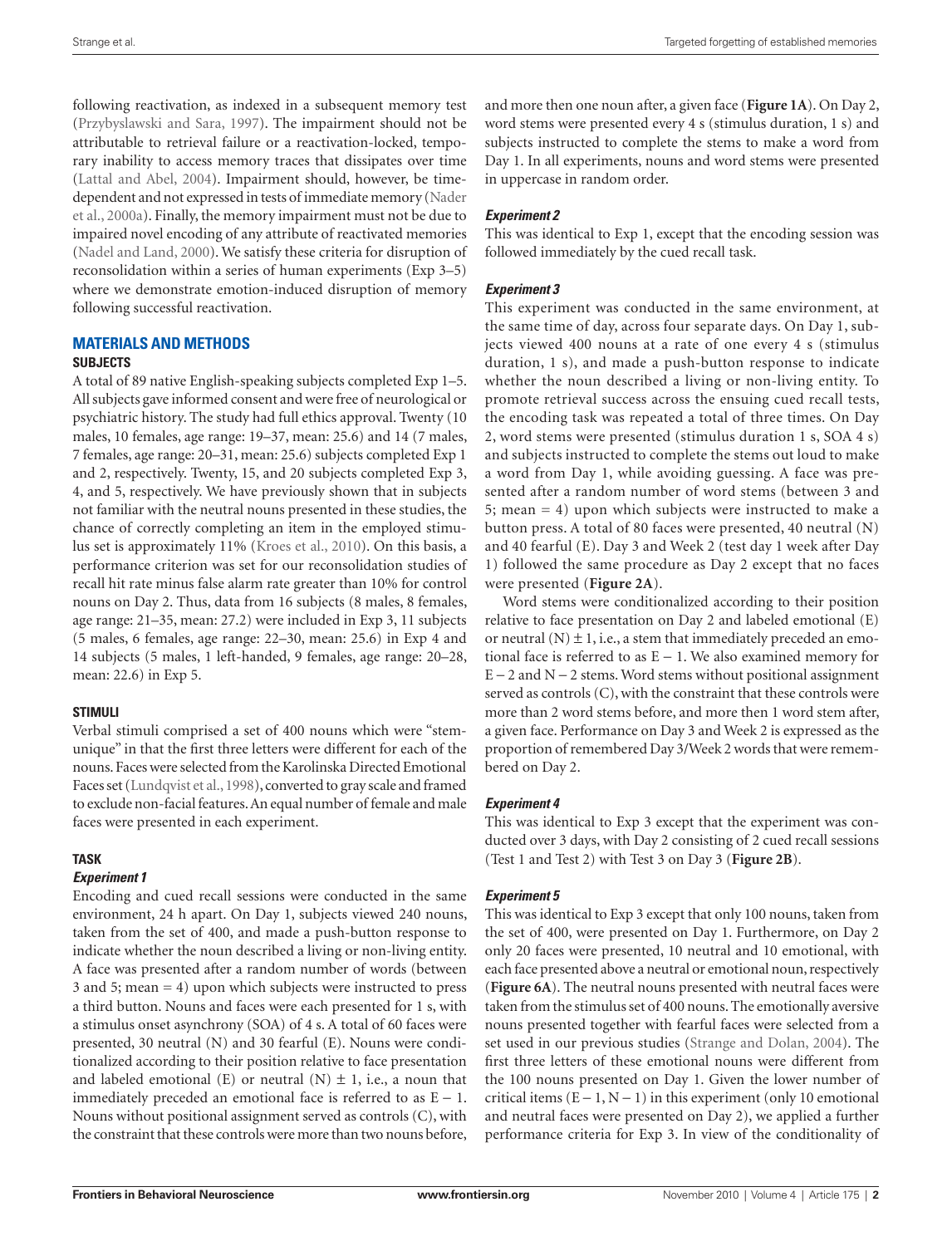Day 3 performance on Day 2, if only one  $E - 1$  or  $N - 1$  stem was recalled on Day 2 (i.e., 10% hit rate) the corresponding conditional performance on Day 3 was excluded from our analyses. Thus 1 subject's hit rate for  $E - 1$  stems, and two further subjects for  $N - 1$ stems, were excluded (E − 1 effects remained significant if this E − 1 hit rate was included).

#### **Statistical analyses**

In view of our strong a *priori* prediction that cued recall of E − 1 nouns would differ relative to control and N − 1 nouns, statistical analyses were constrained to planned comparisons. Thus, for all experiments we report separate paired *t*-tests comparing E − 1 vs. control and N − 1 cued recall. One-tailed significance is reported on the basis of the prediction that memory for E − 1 nouns would be impaired. To test for persistence of reconsolidation effects over 1 week (Exp 3 and 5) we report separate word type  $\times$  day (Day 3, Week 2)  $2 \times 2$  ANOVAs for E − 1 vs. control and N − 1 nouns. For Exp 3–5 we did not predict any effect of face presentation on the first test of cued recall (Day 2). To demonstrate that this was indeed the case, we report, for Exp 3–5, emotion  $(E, N) \times$  position  $(-2, -1, +1)$  2 × 3 repeated measures ANOVAs for % Hits relative to controls on Day 2. Although our predictions pertain to  $E - 1$ cued recall, we include memory performance for  $E - 2$ ,  $N - 2$ ,  $E + 1$ , and  $N + 1$  nouns in our plots of reconsolidation effects for descriptive purposes.

#### **Results**

#### **Emotion-induced retrograde disruption of consolidation**

In our previous studies of emotion-induced retrograde memory impairment at encoding (Strange et al., 2003), 14-word lists were presented with a SOA of 3 s, the emotional (E) stimulus was an emotionally aversive noun and memory was assessed using free recall after a 30 s filled delay which followed each list. The nature of the reconsolidation task (Exp 3–5) required a longer SOA because presentation of the E stimulus occurred during cued recall, instead of verbal encoding. Thus, we employed an SOA of 4 s in the recall task to allow completion of cued recall before presentation of the E stimulus (a fearful face). Because of the differences between this and our previous paradigm (Strange et al., 2003), we conducted a pilot study (Exp 1) to first establish that fearful faces, presented 4 s after the verbal stimulus, evoke emotion-induced retrograde amnesia of verbal encoding, as indexed by cued recall. Given that our main reconsolidation experiments were to be conducted on successive days, the interval between encoding and cued recall in this pilot study was 24 h.

On Day 1, healthy human subjects performed a semantic encoding task on visually presented "stem-unique" nouns. The critical manipulation was that some of these nouns were followed by the visual presentation of a face. Faces could be either emotional (fearful) or neutral. Neutral (N) faces controlled for non-specific effects of face presentation during encoding. On Day 2, word stems, the first three letters of previously encoded words, were presented and subjects instructed to complete the stems out loud to make a word from Day 1 (**Figure 1A**). **Figure 1B** demonstrates a significant emotion-induced retrograde amnesia (i.e.,  $E - 1$  effect) when cued recall is tested after a 24-h delay. Planned comparisons demonstrate a relative decrement of cued recall for E − 1 cues (relative to control cues paired *t*-test *t*(19) = −3.181; *p* = 0.003 one-tailed; relative to N − 1 cues paired *t*-test *t*(19) = −2.582; *p* = 0.009 one-tailed). Mean control noun recall was 23.3% (SEM 1.5).

Successful demonstrations of memory reconsolidation (Nader et al., 2000a; Dudai and Eisenberg, 2004; Tronson et al., 2006) use learning paradigms in which both consolidation and reconsolidation processes could be conclusively affected. To test whether emotion-induced amnesia induced at encoding with the experimental parameters used in Exp 1 reflects an effect consistent with impaired consolidation, we conducted a further pilot experiment. Consolidation impairment is time-dependent, and not expressed in tests of immediate memory retrieval (McGaugh, 2000). Thus, Exp 2 was identical to Exp 1 except that cued recall was tested immediately after encoding. **Figure 1C** demonstrates that  $E − 1$ memory disruption is not present in immediate tests of cued recall. Planned comparisons confirm no significant effect of cued recall for E – 1 cues relative to control cues (paired *t*-test  $t(13) = 0.545$ ; *p* = 0.298 one-tailed) or relative to N − 1 nouns (paired *t*-test  $t(13) = 0.000$ ;  $p = 0.500$  one-tailed). Mean control noun recall was 28.5% (SEM 2.1).

Thus,  $E - 1$  effects when tested by cued recall were only observed following a 24-h delay, and not on a test of immediate memory, an observation consistent with an emotion-induced retrograde disruption of consolidation. This finding is in contrast to our previously reported emotion-induced amnesia observed under free recall following a 30-s delay (Strange et al., 2003). This indicates that the emotional stimulus, in addition to disrupting consolidation, evokes an immediate interference with an additional process required for successful free recall. It is noteworthy in this context that in our original study (Strange et al., 2003), nouns were presented in semantically related lists, suggesting that the immediate effects at free recall may reflect an emotioninduced disruption of a category-cued retrieval strategy for the  $E - 1$  noun.

#### **Memory disruption following reactivation**

**Figure 2A** illustrates the experimental protocol for Exp 3. On Day 1, healthy human subjects performed a semantic encoding task on visually presented verbal stimuli. On Day 2, subjects returned to perform a cued recall task. They were presented with stems of previously encoded nouns and instructed to complete the stems out loud. The critical manipulation was that some of these stems were followed by the visual presentation of either an emotional (fearful) or neutral face. Our working hypothesis was that emotional (E) faces would disrupt reconsolidation of the preceding retrieved word (E − 1 words), indexed in a selective retrieval impairment on subsequent tests of cued recall. Neutral (N) faces controlled for non-specific effects of face presentation during the cued recall task. In view of the novel approach to studying reconsolidation in this paradigm, and unknown temporal profile of any potential effect, we also include cued recall performance for E − 2 and N − 2 word stems in the plots we present.

We did not expect an effect of face presentation on cued recall on Day 2, and **Figure 3A** demonstrates that this prediction was confirmed. A word type (E, N)  $\times$  position (-2, -1, + 1) 2  $\times$  3 repeated measures ANOVA (for % Hits relative to controls)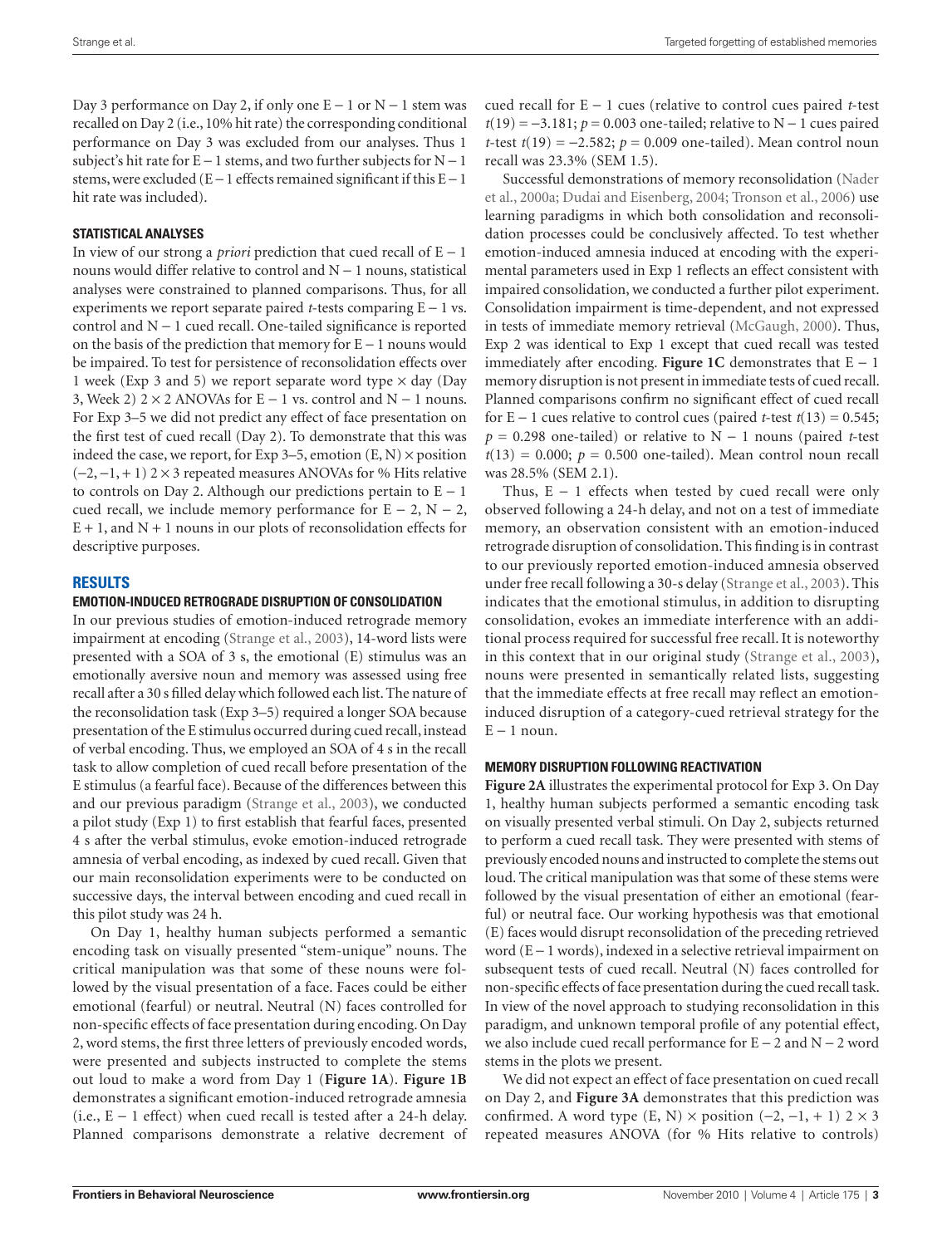

revealed no significant main effect or interaction. The small decrement for E − 1 relative to control is non-significant (paired *t*-test *t*(15) = −1.297; *p* = 0.214 two-tailed), ensuring equal memory performance for the different word types immediately prior to the reconsolidation disrupting manipulation. To test whether emotional face presentation on Day 2 disrupted the memory trace of E − 1 words, we repeated the cued recall task on Day 3. The memory task was identical to Day 2 except that faces were not presented.

Consistent with a reconsolidation hypothesis, a significant percentage of target nouns, i.e., those that preceded emotional faces ( $E - 1$  nouns), that were correctly recalled on Day 2 were no longer recalled on Day 3. Thus, on Day 3 there is a selective impairment of cued recall for E − 1 cues, relative to control noun cues (**Figures 3B,C**). Critically, this deficit is not observed for N − 1 nouns, i.e., cues that on Day 2 were followed by a neutral face, indicating that it is the fearful emotional facial expression, and not the presentation of a face *per se*, that leads to impaired E − 1 reconsolidation. Planned comparisons confirm the predicted relative decrement of cued recall for  $E - 1$  cues (relative to control cues paired *t*-test *t*(15) = −2.157; *p* = 0.024 one-tailed; relative to  $N - 1$  cues paired *t*-test  $t(15) = -1.880$ ;  $p = 0.040$  one-tailed). Thus, recall probability of an item previously correctly recalled can be specifically attenuated if, during memory re-activation, it is immediately followed by an emotional stimulus.

## **Veridical memory retrieval is required for emotion-induced subsequent memory impairment**

To investigate the specificity of reconsolidation, we next tested whether a retrieval attempt alone immediately prior to an emotional stimulus is sufficient to produce impairment in subsequent memory testing. A small subset of words forgotten on first testing (Day 2) show spontaneous cued recall on second testing (Day 3). If a mere retrieval attempt on Day 2 for E − 1 cues leads to impaired reconsolidation then it follows that recall of these words should be impaired on Day 3. Miss rates on Day 2 for E − 1 and control cues were both 57.0% (SE 4.2 and 4.0, respectively). The proportion of these Day 2 misses that were correctly recalled on Day 3 was (mean, SEM) 10.1% (1.9) and 8.5% (1.4) for E − 1 and control nouns, respectively. A paired *t*-test confirmed no significant difference  $(t(15) = 0.864; p = 0.40$  two-tailed). Thus, veridical memory reactivation, and not retrieval attempt, is required for emotioninduced retrograde impairment of reconsolidation.

#### **Post-reactivation memory impairment persists over time**

Animal studies report inconsistent findings as to the durability of reconsolidation impairment with some reporting sustained reconsolidation impairment while others demonstrate spontaneous recovery or reinstatement (Lattal and Abel, 2004; Salinska et al., 2004). In terms of the neurobiology of reconsolidation, reversibility favors a retrieval or performance interpretation, whereas lack of reversal would support a storage deficit (Nadel and Land, 2000;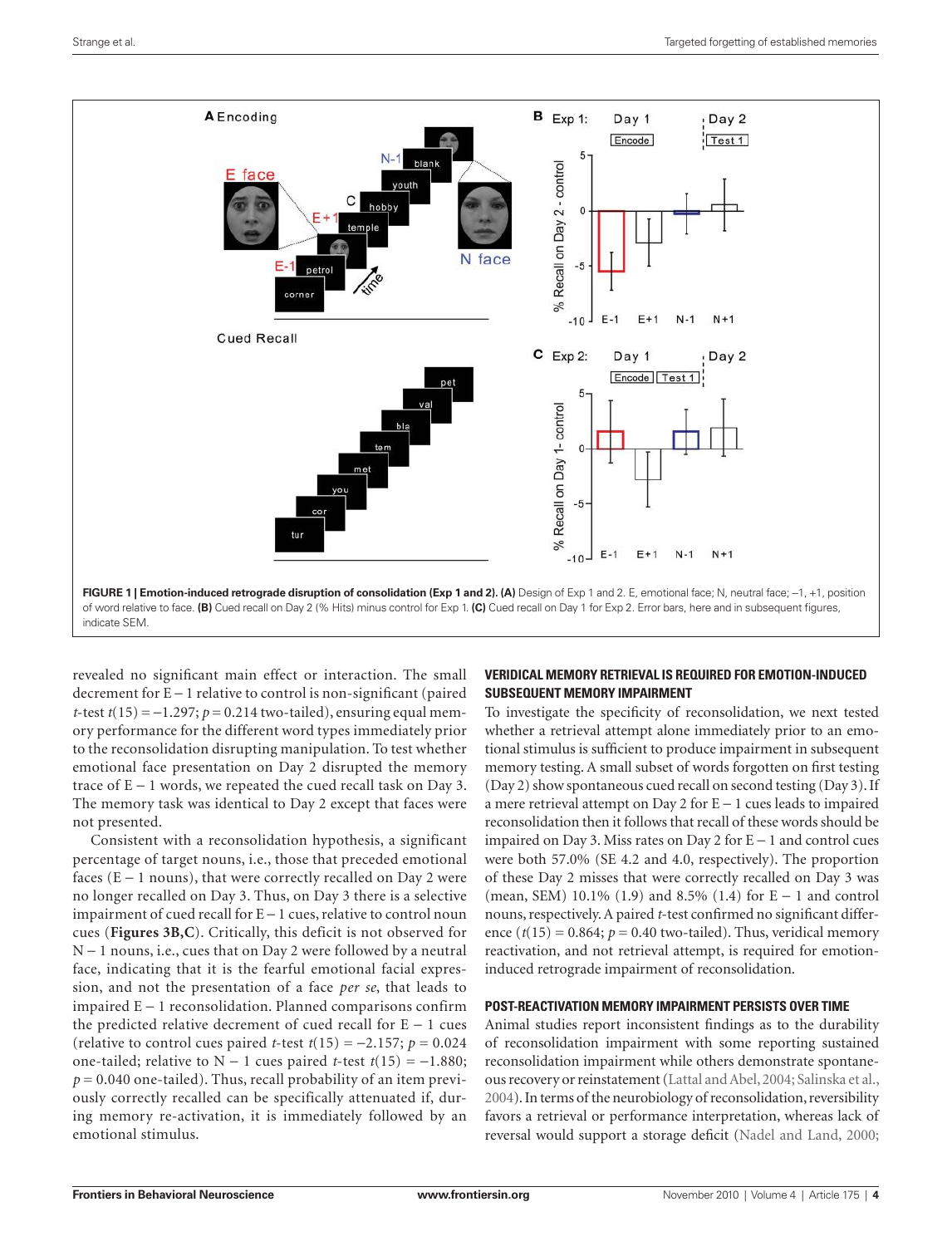

Sara, 2000; Dudai and Eisenberg, 2004). We therefore repeated the test of cued recall one week after the initial encoding session (Week 2). Consistent with this effect reflecting a persistent longlasting deficit in reconsolidation, target words, whose cues were followed by an emotional face on Day 2, show impaired recall at Week 2 (**Figure 4**). A word type  $(E - 1,$  Control)  $\times$  day (Day 3, Week 2) ANOVA for % Hits demonstrates a significant effect of day  $F_{1,14} = 7.848$ ,  $p = 0.014$ , an effect of word type at trend  $F_{1,14} = 3.983$ ,  $p=0.066$ , and, critically, no word type  $\times$  day interaction. Similarly, a word type  $(E - 1, N - 1) \times day$  (Day 3, Week 2) ANOVA for % Hits relative to control noun recall demonstrates an effect of word type at trend  $F_{1,14} = 3.396$ ,  $p = 0.087$ , and no word type *x* day interaction. Thus, the effect we observe endures for at least 6 days and does not represent transient memory impairment for E − 1 stimuli, arguing against a retrieval or performance deficit.

## **Memory impairment following reactivation is timedependent**

As stated above, for post-reactivation memory disruption to be judged as reconsolidation, the effect must not be due to impaired novel encoding of reactivated memories (Nadel and Land, 2000). Thus, it might be argued that the observed impairment simply reflects recalled E − 1 words not benefiting from a second "encoding" when retrieved on Day 2. Indeed, a counter argument to the reconsolidation hypothesis states that the reactivation of memory causes a second distinct memory trace to be formed (Nadel and Land, 2000; Moscovitch et al., 2005). To control for this possibility we conducted a further experiment (Exp 4), identical in design to our previous experiment, except that on Day 2 subjects performed a second cued recall session immediately after the first, i.e., the initial cued recall session (Test 1) on Day 2, during which emotional and neutral faces were presented, was immediately followed by the cued recall session (Test 2) that, in Exp 3, occurred on Day 3 (**Figure 2B**). Cued recall on Test 1 was, as in Exp 3, not affected by face presentation. A word type  $(E, N)$  *x* position  $(-2, -1, +1)$  2 × 3 repeated measures ANOVA for % Hits relative to controls in Test 1 revealed no significant main effect or interaction.

Encoding is defined as the rapid acquisition of a memory trace, a process occurring prior to completion of consolidation (Squire, 1992; McGaugh, 2000). Thus, if the impaired recall of E − 1 stems observed on Day 3 in Exp 3 is simply attributable to lack of secondary encoding, the same effect should be present in the second test (Test 2) of cued recall in Exp 4. **Figure 5** demonstrates that this was not the case. There is no decrement for E − 1 stems on Test 2 if this comes immediately after Test 1 (E − 1 relative to control noun stems paired *t*-test  $t(10) = -0.167$ ;  $p = 0.436$  one-tailed; relative to N − 1 recall paired *t*-test *t*(10)=−0.333; *p*=0.373 one-tailed). Thus, impaired recall of E − 1 words is present 24 h after the emotional manipulation, supporting a claim that this reflects an emotioninduced impairment of reconsolidation and not a non-specific effect consequent upon impaired re-encoding.

#### **Replication of initial findings**

To demonstrate the robustness of  $E - 1$  reconsolidation impairment, we conducted a further experiment (Exp 5), identical to Exp 3 except that we now present fearful faces paired with an emotionally aversive noun (**Figure 6A**). Reliable emotion-induced amnesic effects are evoked by aversive nouns (Strange et al., 2003) and picture–noun pairings (Hurlemann et al., 2005). We also decreased the number of words encoded on Day 1 to increase cued recall performance on Day 2, thereby increasing our sensitivity to memory performance on subsequent testing.

As in Exp 3, there was no significant effect of facial emotional expression or position on Day 2 performance (**Figure 6B**). An emotion (E, N) × position (-2, -1, + 1) 2 × 3 repeated measures ANOVA (for % Hits relative to controls) on Day 2 revealed no significant main effect or interaction. As shown in **Figure 6C**, the pattern of emotion-induced reconsolidation impairment on Day 3 is identical to that observed in Exp 1 except that we now observe a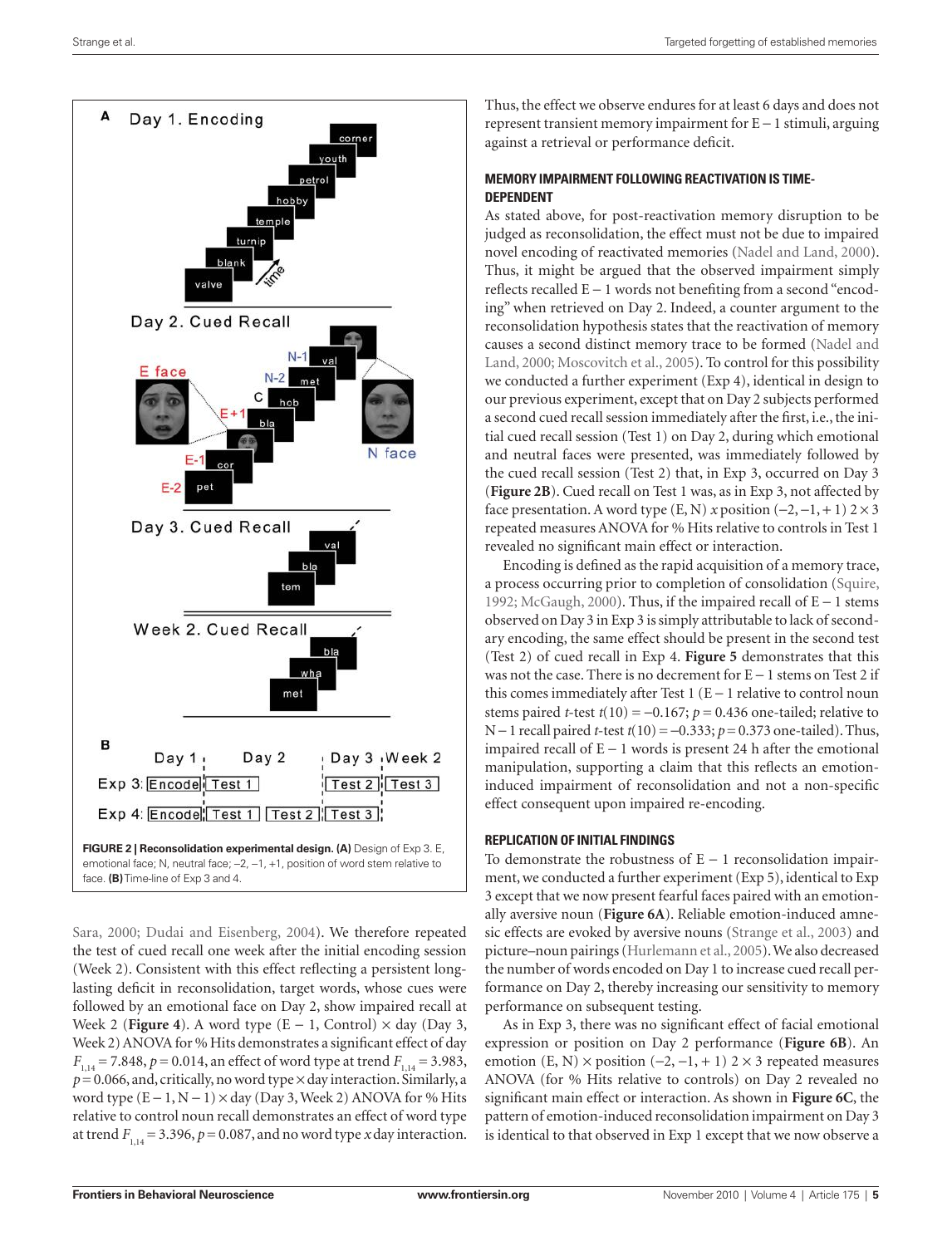



deficit approximately two-times that seen in Exp 1. Planned comparisons confirm the predicted relative decrement of cued recall for E − 1 cues (relative to control cues paired *t*-test *t*(12) = −2.147;  $p = 0.026$  one-tailed).

**Figure 6D** provides further evidence that the reconsolidation impairment we observe persists over time. A word type  $(E - 1)$ , Control)  $\times$  day (Day 3, Week 2) ANOVA for % Hits demonstrates a significant effect of word type  $F_{1,12} = 9.470$ ,  $p = 0.010$ , and no



**FIGURE 5 | Reconsolidation is time-dependent (Exp 3 and 4).** Cued recall (%) for Exp 4 (dashed lines) on Test 2 (Day 2) and Test 3 (Day 3) for those word stems correctly recalled on Test 1 (Day 2). Critically, there is no emotioninduced impairment of reconsolidation if tested immediately after induction. Performance from Exp 3 (solid lines) is plotted for comparison. E – 1 (red  $\bullet$ ) and control (black  $\blacksquare$ ). The day during which Tests 1–3 were performed in Exp 3 and 4 is indicated below.

significant main effect of day or word type  $\times$  day interaction. A further word type  $\times$  day ANOVA comparing E – 1 and N – 1 % Hits also demonstrates a significant effect of word type  $F_{1,10} = 5.795$ ,  $p = 0.037$  [N − 1 % Hits (SEM) for those word stems correctly recalled on Day 2 were 93.5 (4.3) for Day 3 and 83.1 (6.7) for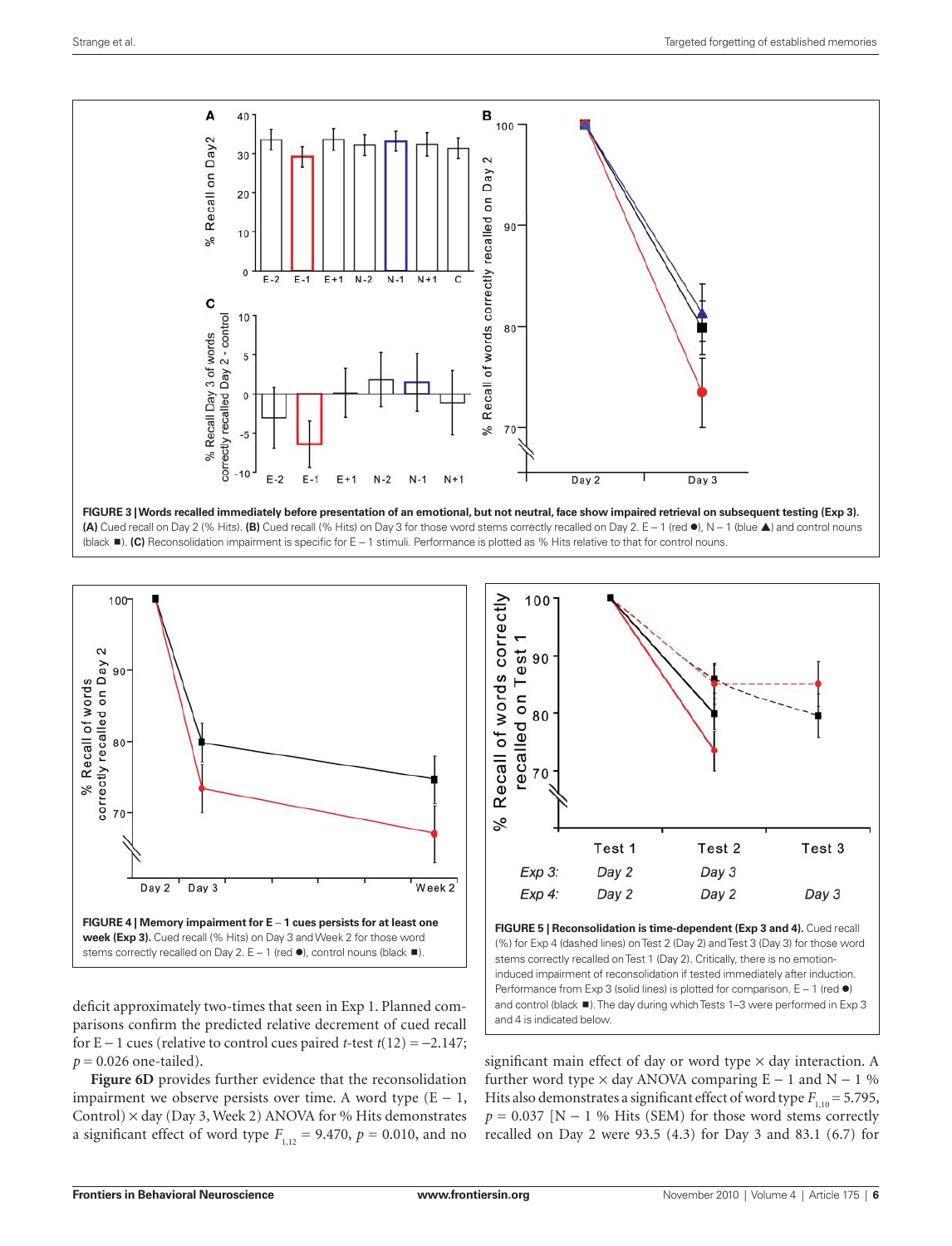

Week 2]. Thus, the effect is not attributable to the presentation of a face–word pair *per se* as neutral pairings did not affect memory on Day 3 or Week 2.

## **Effect size**

Whereas the effect size [Cohen's  $d = (\text{Mean}_{\text{Control}} - \text{Mean}_{E-1})/p$ ooled standard deviation] for E − 1 memory impairment relative to control stems on Day 3 in Exp 3 is equal to 0.52, indicating a moderate effect, the corresponding effect size for Exp 5 is 0.87, demonstrating that this is a large effect. Corresponding effect sizes relative to  $N - 1$ cues are 0.61 and 0.82 for Exp 3 and 5, respectively.

## **False alarms**

The false alarm rates for Exp 3–5 are given in **Tables 1–3**. Employing the Hit – False alarm rate as the dependent variable in our statistical analyses yielded similar results as described for Hit rate alone. For Exp 3, a word type  $(E - 1,$  Control)  $\times$  day (Day 3, Week 2) ANOVA for % Hits minus False alarms demonstrates a significant effect of day  $F_{1,14} = 10.065$ ,  $p = 0.007$ , an effect of word type at trend  $F_{1,14} = 3.655$ ,  $p = 0.077$ , and no word type  $\times$  day interaction. The same test in Exp 5 reveals a significant effect of word type  $F_{1,13} = 6.800, p = 0.023.$ 

## **Anterograde effects of emotional stimuli**

In our original report of impaired E − 1 noun free recall (Strange et al., 2003), emotional stimuli were aversive words presented in a neutral word list with a SOA of 3 s. In this previous study (Strange et al., 2003), we observed no difference in recall of  $E + 1$  nouns **Table 1 | False alarm rates (%) for Exp 3.**

| Word<br>type | $E - 2$                   | $E - 1$                                             | $E + 1$ | $P - 2$ | $P - 1$ | $P + 1$ | c     |
|--------------|---------------------------|-----------------------------------------------------|---------|---------|---------|---------|-------|
|              | <b>DAY 2 FALSE ALARMS</b> |                                                     |         |         |         |         |       |
|              |                           |                                                     |         |         |         |         |       |
| Mean         | 13.28                     | 13.75                                               | 14.15   | 11.41   | 11.72   | 10.83   | 11.57 |
| <b>SEM</b>   | 2 13                      | 2.32                                                | 3.10    | 2.25    | 2.08    | 2.29    | 177   |
|              |                           | DAY 3 FALSE ALARMS FOR CORRECTLY RECALLED ON DAY 2  |         |         |         |         |       |
| Mean         | 5.36                      | 3.42                                                | 1.98    | 3.17    | 4.90    | 5.40    | 3.43  |
| <b>SEM</b>   | 2.21                      | 1.25                                                | 0.89    | 1.20    | 1.75    | 1.69    | 106   |
|              |                           | WEEK 2 FALSE ALARMS FOR CORRECTLY RECALLED ON DAY 2 |         |         |         |         |       |
| Mean         | 4.70                      | 10.10                                               | 2.30    | 5.27    | 4.23    | 8.09    | 4.02  |
| <b>SFM</b>   | 2.02                      | 3.42                                                | 1.38    | 2.06    | 174     | 2.53    | 145   |
|              |                           |                                                     |         |         |         |         |       |

relative to neutral controls. A further study employing the same experimental paradigm (Miu et al., 2005) also reported no  $E + 1$ memory impairment. However, a similar study, employing a SOA of 5 s, reported significantly impaired recall of stimuli presented immediately after aversive picture–noun pairings (Hurlemann et al., 2005). The current experiments testing for the effects of emotional stimuli at encoding (Exp 1 and 2) employed a SOA of 4 s, i.e., intermediate between the SOAs used in previous studies. It is therefore interesting that recall performance for  $E + 1$  cues is numerically less than that for control nouns at both a delayed test (Exp 1, **Figure 1B**) and immediate test (Exp 2, **Figure 1C**) of cued recall. Although this apparent cued recall decrement does not reach significance in either Exp 1 ( $E + 1$  relative to control cues paired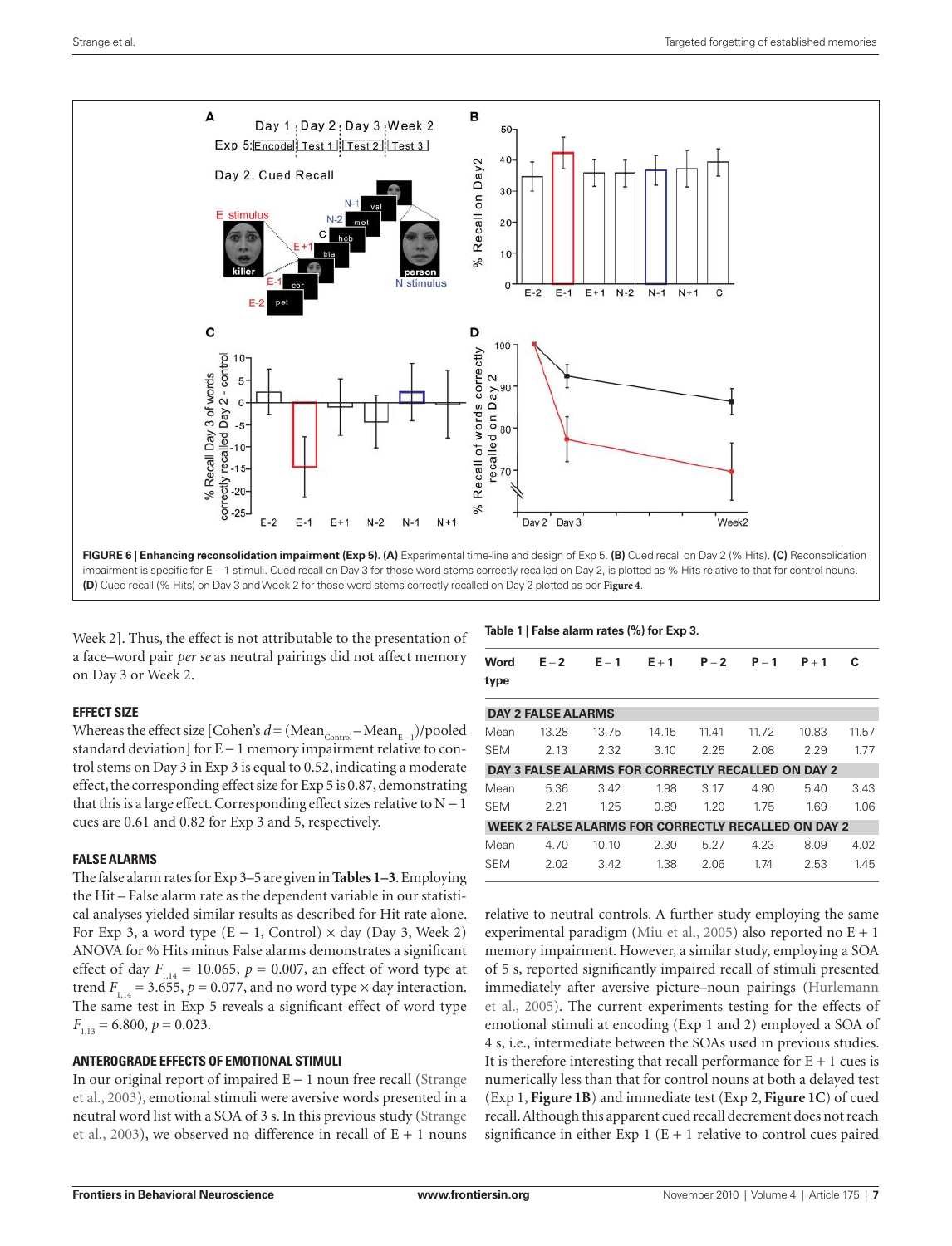**Table 2 | False alarm rates (%) for Exp 4.**

| Word        | $E-2$                     | $E-1$                              | $E + 1$                                    | $P-2$    | $P-1$    | $P + 1$                                             | C    |
|-------------|---------------------------|------------------------------------|--------------------------------------------|----------|----------|-----------------------------------------------------|------|
| <b>Type</b> |                           |                                    |                                            |          |          |                                                     |      |
|             |                           | <b>TEST 1 (DAY 2) FALSE ALARMS</b> |                                            |          |          |                                                     |      |
| Mean        | 5.91                      | 7.05                               | 9.50                                       | 5.91     | 7.73     | 9.24                                                | 6.51 |
| <b>SEM</b>  | 1.69                      | 2.47                               | 2.05                                       | 1.89     | 2.39     | 2.70                                                | 1.28 |
|             |                           |                                    | <b>TEST 2 (DAY 2) FALSE ALARMS FOR</b>     |          |          |                                                     |      |
|             |                           |                                    | <b>CORRECTLY RECALLED ON TEST 1</b>        |          |          |                                                     |      |
| Mean        | 9.51                      | 1.82                               | 2.67                                       | 2.21     | 1.01     | 0.91                                                | 1.57 |
| <b>SEM</b>  | 3.54                      | 1.22                               | 1.76                                       | 1.51     | 1.01     | 0.91                                                | 0.86 |
|             |                           |                                    | <b>TEST 3 (DAY 3) FALSE ALARMS FOR</b>     |          |          |                                                     |      |
|             |                           |                                    | <b>CORRECTLY RECALLED ON TEST 1</b>        |          |          |                                                     |      |
| Mean        | 2.18                      | 1.56                               | 0.91                                       | 1.30     | 3.03     | 0.00                                                | 1.22 |
| <b>SEM</b>  | 1.15                      | 1.06                               | 0.87                                       | 1.30     | 3.03     | 0.00                                                | 0.88 |
|             |                           |                                    | Table 3   False alarm rates (%) for Exp 5. |          |          |                                                     |      |
| Word        | $E - 2$                   | $E - 1$                            | $E + 1$                                    | $P - 2$  | $P - 1$  | $P + 1$                                             | C    |
| <b>Type</b> |                           |                                    |                                            |          |          |                                                     |      |
|             | <b>DAY 2 FALSE ALARMS</b> |                                    |                                            |          |          |                                                     |      |
| Mean        | 5.71                      | 3.57                               | 1.1905                                     | 2.86     | 9.29     | 8.5289                                              | 4.02 |
| <b>SEM</b>  | 2.28                      | 2.25                               | 1.1905                                     | 1.25     | 3.39     | 2.4880                                              | 1.55 |
|             |                           |                                    |                                            |          |          | DAY 3 FALSE ALARMS FOR CORRECTLY RECALLED ON DAY 2  |      |
| Mean        | 0                         | 2.45                               | $\Omega$                                   | $\Omega$ | $\Omega$ | $\Omega$                                            | 0.89 |
| SEM.        | O                         | 1.69                               | 0                                          | $\Omega$ | 0        | $\Omega$                                            | 0.89 |
|             |                           |                                    |                                            |          |          | WEEK 2 FALSE ALARMS FOR CORRECTLY RECALLED ON DAY 2 |      |
| Mean        | 4.49                      | 3.06                               | 3.80                                       | 0        | 1.02     | $\Omega$                                            | 2.98 |
| <b>SEM</b>  | 2.96                      | 3.06                               | 3.80                                       | 0        | 1.02     | $\Omega$                                            | 1.60 |

*t*-test *t*(19) = −1.328; *p* = 0.200 two-tailed) or Exp 2 (E + 1 relative to control cues paired *t*-test  $t(13) = -1.120$ ;  $p = 0.283$  two-tailed), this observation suggests that SOAs longer than 3 s are more likely to lead to  $E + 1$  memory impairment if the emotional stimulus is presented at encoding. By contrast, **Figures 3C and 6C** demonstrate that if the emotional stimulus is presented immediately before successful retrieval of  $E + 1$  nouns, there is essentially no decrement of  $E + 1$  noun recall on subsequent testing (i.e., no reconsolidation impairment for  $E + 1$  nouns). This may, therefore, raise a possibility of greater resistance of established memories to anterograde disruption of reconsolidation evoked by an emotional stimulus, relative to anterograde disruption evoked at encoding.

#### **Discussion**

We demonstrate selective impairment in reconsolidation of target episodic memories following successful reactivation. In a series of experiments, we systematically address the criteria generated by animal models for memory disruption to reflect reconsolidation impairment. We show that impaired reconsolidation occurs if an emotionally aversive stimulus is presented immediately after successful reactivation of a memory. Successful memory reactivation is critical, in that retrieval attempt is insufficient to impair subsequent cued recall. This retrograde effect is long-lasting, enduring at least one week, arguing against a retrieval or performance deficit. Critically, the reconsolidation impairment we report is

time-dependent in that it is observed after a 24-h delay, but not in immediate tests of cued recall. Our data therefore provide evidence that is consistent with reconsolidation of episodic memory, and its disruption, in humans.

Reconsolidation is postulated to be an adaptive update mechanism by which new information is incorporated into old memories (Lewis, 1979; Alberini, 2005; Eichenbaum, 2006; Morris et al., 2006; Hupbach et al., 2007; Lee et al., 2008; Monfils et al., 2009); but see (Debiec et al., 2006). Indeed, reactivation of an established episodic memory has been shown to modify its content (Hupbach et al., 2007, 2009). We suggest that the reconsolidation effects reported here reflect a process whereby disrupting the integration of retrieved nouns by the presentation of an emotional face corrupts a pre-existent memory trace (Eichenbaum, 2006; Morris et al., 2006). This is not simply disrupted re-encoding of recalled items because the reported reconsolidation impairment is timedependent, being detectable only 24 h after it is induced, and not immediately following induction.

The exact mechanism by which a fearful face corrupts a preexisting verbal memory remains to be determined. Our previous studies on emotional memory encoding demonstrate that impaired memory for E − 1 items is coupled to enhanced memory for the emotional stimuli (Strange et al., 2003). These effects are critically dependent on both amygdala and central adrenergic activation, suggesting that while memory is enhanced if adrenergic activation occurs at the time of encoding, it may be impaired if occurring 3–6 s after the initial encoding event (Strange et al., 2003). If an analogous mechanism mediates the reconsolidation impairment observed in the current studies, this would predict enhanced memory for the fearful faces themselves. We tested this hypothesis in a further experiment (Supplementary Exp 1, see Supplementary material) which followed a similar experimental protocol to Exp 5, with the addition of a surprise recognition memory test on faces presented on Day 2. Consistent with our hypothesis, reconsolidation impairment of E − 1 word stems was associated with enhanced recollection of fearful, but not neutral, faces (see Supplementary Material).

We therefore suggest that the reconsolidation impairment we observe is mediated by an amygdala-dependent adrenergic release, evoked by fearful face presentation, which boosts face memory while corrupting a pre-existent memory trace reactivated sometime in the preceding 4 s. Validation of this proposed mechanism will require a demonstration that pharmacological blockade of the adrenergic system blocks reconsolidation impairment and enhanced memory for fearful faces. It is unlikely that reconsolidation impairment reflects physiological arousal evoked by fearful faces. Emotion-induced memory enhancements do not require peripheral adrenergic engagement (van Stegeren et al., 1998). Furthermore, previous data demonstrate that although fearful faces elicit robust amygdala responses (Hariri et al., 2002; Sergerie et al., 2008), they do not elicit reliable increases in physiological measures of arousal relative to neutral faces (Anderson et al., 2006b). We suggest instead that the impaired reconsolidation effects we observe are likely to be mediated by rapid central adrenergic release within the amygdala.

An interesting additional observation from Exp 4 (**Figure 5**) is that normal retrieval of  $E - 1$  cues during Test 2 immediately after our reconsolidation disrupting manipulation (Test 1), prevents the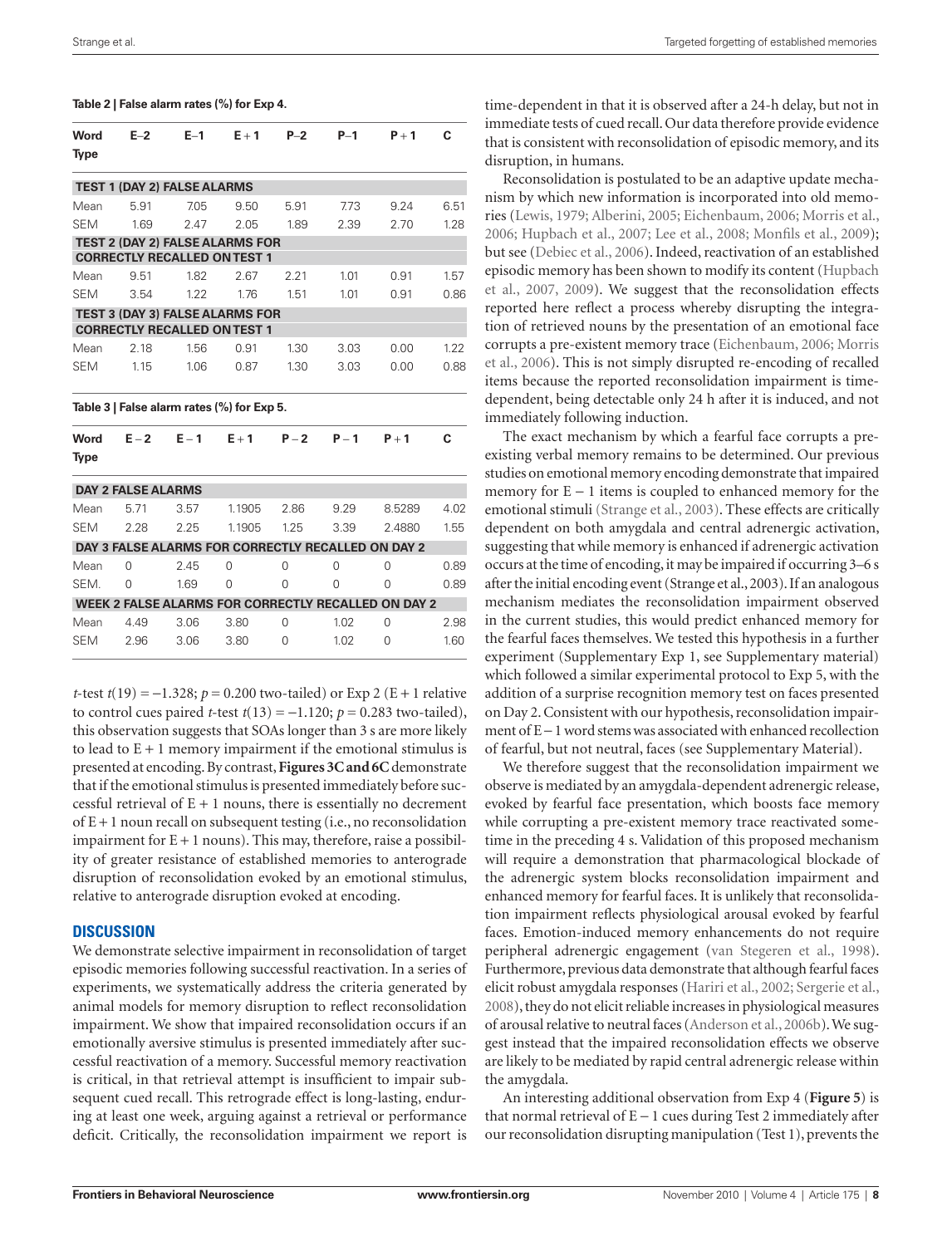emergence of impaired reconsolidation 24 h later (Test 3). There are two potential explanations for this finding. Firstly, correct retrieval at Test 2 may re-stabilize the memory trace before emotion-induced retrograde disruption of reconsolidation is complete. Alternatively, performance for E − 1 cues on Test 3 might be supported by secondary encoding, the process whereby during every retrieval episode, retrieved mnemonic information, together with incoming sensory information, is stored as a novel memory trace (Nadel and Moscovitch, 1997). This latter explanation suggests that, although reconsolidation of the original verbal memory is disrupted, normal levels of retrieval at Test 3 reflect cued recall of the novel memory trace formed at Test 2.

A recent study reports a manipulation which completely impairs human fear conditioned memory following reactivation, while leaving declarative memory for the acquired contingency between the conditioned and unconditioned stimulus intact (Kindt et al., 2009). This suggests that declarative memories are more resistant to reconsolidation disruption relative to non-declarative forms. Whereas conditioned fear could reflect a discrete neural representation localized to the amygdala, declarative memories are thought to comprise a distributed cortical representation (Squire, 1992; Kuhl et al., 2010). This distributed representation may explain why our manipulation partially impairs reconsolidation, as opposed to the complete impairment following reactivation observed in human fear conditioning studies (Kindt et al., 2009; Schiller et al., 2010). However, despite the relative resistance of declarative memory to reconsolidation impairment, our manipulation achieves approximately 20% reduced retrieval probability of a target episodic memory by the second week of testing (**Figure 6D**). A similar effect magnitude was observed in a recent report (Schwabe and Wolf, 2009) suggesting reconsolidation of recalled autobiographical memory. In this study (Schwabe and Wolf, 2009), new learning of Bartlett's "*War of the Ghosts*" narrative after the reactivation of a personal, autobiographical neutral experience impaired subsequent memory for that experience. Interestingly, the "*War of the Ghosts*" narrative has been shown to be mildly emotionally arousing (Adreano and Cahill, 2006), which may, in view of the effects we report, have contributed to the reconsolidation impairment reported by Schwabe and Wolf (2009).

A further factor contributing to the smaller magnitude of reconsolidation impairment described here, relative to that observed in tests of non-declarative memory (Kindt et al., 2009; Schiller et al., 2010), is inter-subject variability. Averaging over subjects we observe significant reconsolidation impairment in both Exp 3 and 5. However, of the 16 subjects included in our analyses of Exp 3, 10 showed reconsolidation impairment (mean 12.9% decrease relative to control noun recall on Day 3), 1 subject showed no differential E − 1 memory and 5 showed a slight E − 1 memory enhancement. Similarly, of the 14 subjects included in Exp 5, 9

#### **References**

- Adreano, J. M., and Cahill, L. (2006). Glucocorticoid release and memory consolidation in men and women. *Psychol. Sci.* 17, 466–470.
- Alberini, C. M. (2005). Mechanisms of memory stabilization: are

consolidation and reconsolidation similar or distinct processes? *Trends Neurosci.* 28, 51–56.

Anderson, A. K., Wais, P. E., and Gabrieli, J. D. E. (2006a). Emotion enhances remembrance of neutral events past. *PNAS* 103, 1599–1604.

showed reconsolidation impairment (mean 27.8% decrease relative to control noun recall on Day 3) whereas 2 subjects showed no differential E − 1 memory and 3 showed E − 1 memory enhancement. This variability mirrors the discrepancies between studies reporting an impairing retrograde effect of emotion on memory encoding (Strange et al., 2003; Hurlemann et al., 2005; Miu et al., 2005) and those demonstrating a retrograde enhancement (Anderson et al., 2006a; Knight and Mather, 2009). With respect to E − 1 effects at encoding, it has been shown that the magnitude of memory impairment depends on subjects' genotype (Strange et al., 2008), level of anxiety trait (Miu et al., 2005), and gender, with females showing greater impairment than males (Strange et al., 2003). Whether these factors also influence emotion-induced retrograde reconsolidation impairment is yet to be determined. Both males and females were included in the current experiments, (and both showed reconsolidation impairment) although sample sizes were insufficient to make inferences on gender effects. As described above, the time interval between neutral and emotional stimuli, i.e., SOA, may influence the magnitude of reconsolidation impairment, which could in turn interact with other variables such as genotype, temperament, and gender. Furthermore, future studies which measure the degree of arousal elicited by specific emotional stimuli, and how this varies between subjects, will also contribute to our understanding of inter-subject variability in E − 1 reconsolidation impairment. It is unlikely in the current study that individuals' general memory ability contributed to inter-individual differences in E − 1 effects. The correlations between control noun cued recall on first testing (Day 2) and E − 1 memory relative to control nouns on Day 3 were not significant in Exp 3 (Pearson's  $r = 0.02$ ;  $p = 0.930$ ) or Exp 5 (Pearson's *r* = −0.02; *p* = 0. 948).

Reconsolidation is proposed to provide a principled basis for therapeutic interventions in conditions such as post-traumatic stress disorder (PTSD), where the aim is to selectively decrease the strength of aversive memories for traumatic events (Nader et al., 2000b; McCleery and Harvey, 2004; Debiec and Ledoux, 2006; Brunet et al., 2008). Although we address reconsolidation of neutral as opposed to aversive memory, the critical observation here is that reconsolidation of specific human episodic memories can be selectively impaired. Moreover, this can be achieved via a non-invasive psychological manipulation. Future studies might usefully extend these observations to the context of human emotional episodic memory, with testing intervals longer than 1 week necessary to determine the clinical potential of these effects. In conclusion, we demonstrate a targeted, selective reduction in established episodic memory, a finding that provides a potential framework for treatments aimed at reducing unwanted human memories.

#### **Acknowledgments**

This research was supported by a Wellcome Trust Programme Grant to R.D. We thank M Rugg for assistance with stimuli.

Anderson, A. K., Yamaguchi, Y., Grabski, W., and Lacka, D. (2006b). Emotional memories are not all created equal: evidence for selective memory enhancement. *Learn. Mem.* 13, 711–718.

Brunet, A., Orr, S. P., Tremblay, J., Robertson, K., Nader, K., and Pitman, R. K. (2008). Effect of post-retrieval propranolol on psychophysiologic responding during subsequent script-driven traumatic imagery in post-traumatic stress disorder. *J. Psychiatr. Res.* 42, 503–506.

Cahill, L., and McGaugh, J. L. (1998). Mechanisms of emotional arousal and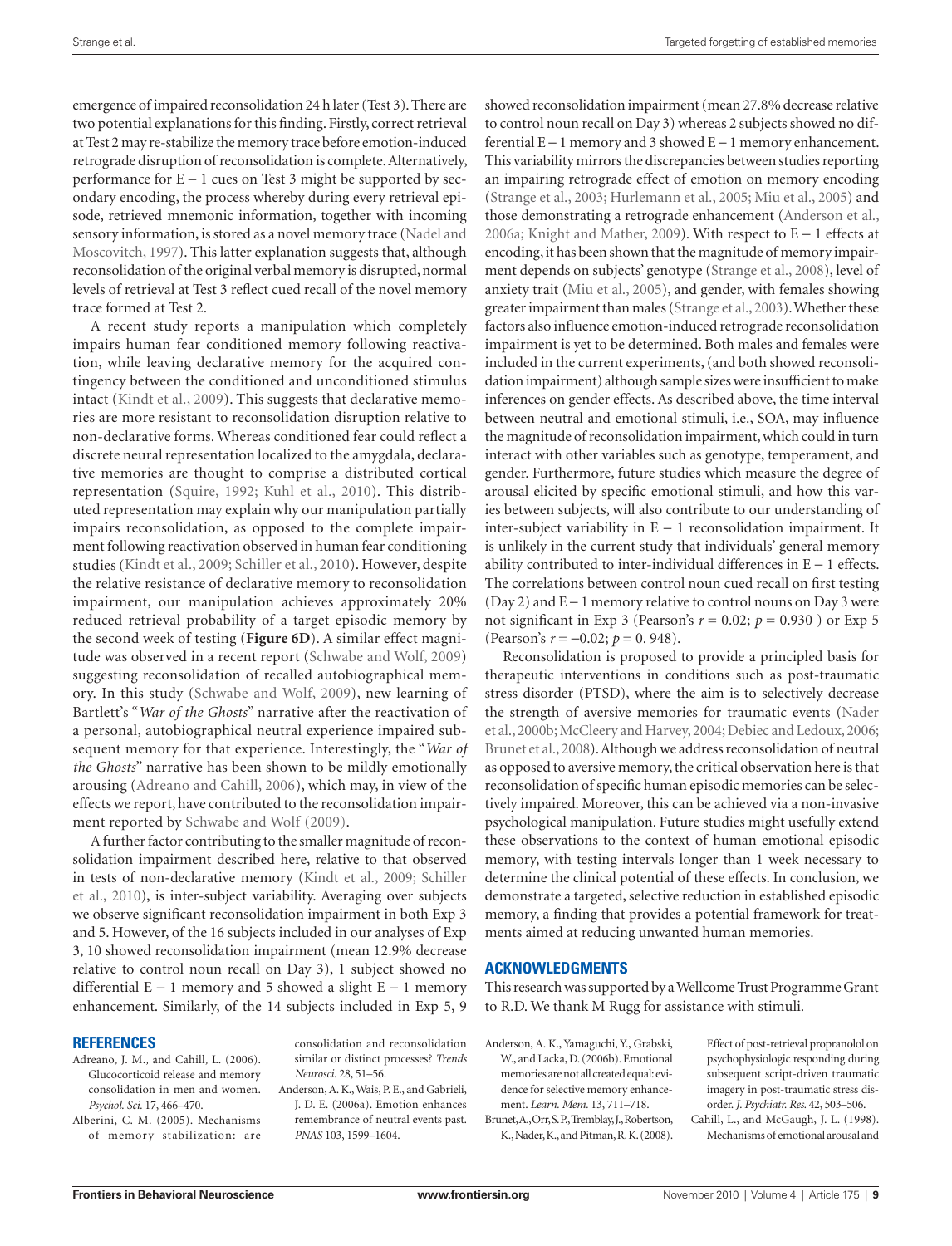lasting declarative memory. *Trends Neurosci.* 21, 294–299.

- Debiec, J., and Ledoux, J. E. (2006). Noradrenergic signaling in the amygdala contributes to the reconsolidation of fear memory: treatment implications for PTSD. *Ann. N.Y. Acad. Sci.* 1071, 521–524.
- Debiec, J., Doyere, V., Nader, K., and LeDoux, J. E. (2006). Directly reactivated, but not indirectly reactivated, memories undergo reconsolidation in the amygdala. *Proc. Natl. Acad. Sci. U.S.A.* 103, 3428–3433.
- Dudai, Y. (2004). The neurobiology of consolidations, or, how stable is the engram? *Annu. Rev. Psychol.* 55, 51–86.
- Dudai, Y., and Eisenberg, M. (2004). Rites of passage of the engram: reconsolidation and the lingering consolidation hypothesis. *Neuron*  44, 93–100.
- Duncan, C. (1949). The retroactive effect of electroshock on learning. *J. Comp. Physiol. Psychol.* 42, 32–44.
- Eichenbaum, H. (2006). The secret life of memories. *Neuron* 50, 350–352.
- Flexner, J. B., Flexner, L. B., and Stellar, E. (1963). Memory in mice as affected by intracerebral puromycin. *Science*  141, 57–59.
- Forcato, C., Burgos, V. L., Argibay, P. F., Molina, V. A., Pedreira, M. E., and Maldonado, H. (2007). Reconsolidation of declarative memory in humans. *Learn. Mem.* 14, 295–303.
- Hariri, A. R., Tessitore, A., Mattay, V. S., Fera, F., and Weinberger, D. R. (2002). The amygdala response to emotional stimuli: a comparison of faces and scenes. *Neuroimage* 17, 317–323.
- Hupbach, A., Gomez, R., Hardt, O., and Nadel, L. (2007). Reconsolidation of episodic memories: a subtle reminder triggers integration of new information. *Learn. Mem.* 14, 47–53.
- Hupbach, A., Gomez, R., and Nadel, L. (2009). Episodic memory reconsolidation: updating or source confusion? *Memory* 17, 502–510.
- Hurlemann, R., Hawellek, B., Matusch, A., Kolsch, H., Wollersen, H., Madea, B., Vogeley, K., Maier, W., and Dolan, R. J. (2005). Noradrenergic modulation of emotion-induced forgetting and remembering. *J. Neurosci.* 25, 6343–6349.
- Kindt, M., Soeter, M., and Vervliet, B. (2009). Beyond extinction: erasing human fear responses and preventing the return of fear. *Nat. Neurosci.*  12, 256–258.
- Knight, M., and Mather, M. (2009). Reconciling findings of emotioninduced memory enhancement and

impairment of preceding items. *Emotion* 9, 763–781.

- Kroes, M. C. W., Strange, B. A., and Dolan, R. J. (2010). β-adrenergic blockade during memory retrieval in humans evokes a sustained reduction of declarative emotional memory enhancement. *J. Neurosci.* 30, 3959–3963.
- Kuhl, B. A., Shah, A. T., DuBrow, S., and Wagner, A. D. (2010). Resistance to forgetting associated with hippocampus-mediated reactivation during new learning. *Nat. Neurosci.* 13, 501–506.
- Lattal, K. M., and Abel, T. (2004). Behavioral impairments caused by injections of the protein synthesis inhibitor anisomycin after contextual retrieval reverse with time. *Proc. Natl. Acad. Sci. U.S.A.* 101, 4667–4672.
- Lee, S.-H, Choi, J.-H, Lee, N., Lee, H.-R, Kim, J.-I, Yu, N.-K, Choi, S.-L, Lee, S.-H, Kim, H., and Kaang, B.-K. (2008). Synaptic protein degradation underlies destabilization of retrieved fear memory. *Science* 319, 1253–1256.
- Lewis, D. J. (1979). Psychobiology of active and inactive memory. *Psychol. Bull.* 86, 1054–1083.
- Lundqvist, D., Flykt, A., and Öhman, A. (1998). *The Karolinska Directed Emotional Faces – KDEF.* CD ROM from Department of Clinical Neuroscience, Psychology section, Karolinska Institutet, Stockholm, Sweden.
- McCleery, J. M., and Harvey, A. G. (2004). Integration of psychological and biological approaches to trauma memory: implications for pharmacological prevention of PTSD. *J. Trauma Stress* 17, 485–496.
- McGaugh, J. L. (2000). Memory a century of consolidation. *Science* 287, 248–251.
- Misanin, J. R., Miller, R. R., and Lewis, D. J. (1968). Retrograde amnesia produced by electroconvulsive shock after reactivation of a consolidated memory trace. *Science* 160, 554–555.
- Miu, A., Heilman, R., Opre, A., and Miclea, M. (2005). Emotion-induced retrograde amnesia and trait anxiety. *J. Exp. Psychol. Learn Mem. Cogn.* 31, 1250–1270.
- Monfils, M.-H., Cowansage, K. K., Klann, E., and LeDoux, J. E. (2009). Extinction-reconsolidation boundaries: key to persistent attenuation of fear memories. *Science* 314, 951–955.
- Morris, R. G. M., Inglis, J., Ainge, J. A., Olverman, H. J., Tulloch, J., Dudai, Y., and Kelly, P. A. T. (2006). Memory reconsolidation: sensitivity of spatial memory to inhibition of protein synthesis in dorsal hippocampus during

encoding and retrieval. *Neuron* 50, 479–489.

- Moscovitch, M., Rosenbaum, R. S., Gilboa, A., Addis, D. R., Westmacott, R., Grady, C., McAndrews, M. P., Levine, B., Black, S., Winocur, G., and Nadel, L. (2005). Functional neuroanatomy of remote episodic, semantic and spatial memory: a unified account based on multiple trace theory. *J. Anat.* 207, 35–66.
- Nadel, L., and Land, C. (2000). Commentary – reconsolidation: memory traces revisited. *Nat. Rev. Neurosci.* 1, 209–212.
- Nadel, L., and Moscovitch, M. (1997). Memory consolidation, retrograde amnesia and the hippocampal complex. *Curr. Opin. Neurobiol.* 7, 217–227.
- Nader, K. (2003). Memory traces unbound. *Trends Neurosci.* 26, 65–72.
- Nader, K., Schafe, G. E., and LeDoux, J. E. (2000a). Fear memories require protein synthesis in the amygdala for reconsolidation after retrieval. *Nature*  406, 722–726.
- Nader, K., Schafe, G. E., and LeDoux, J. E. (2000b). The labile nature of consolidation theory. *Nat. Rev. Neurosci.*  1, 216.
- Przybyslawski, J., and Sara, S. J. (1997). Reconsolidation of memory after its reactivation. *Behav. Brain Res.* 84, 241–246.
- Rubin, R., Fried, R., and Franks, C. (1969). "New application of ECT," in *Advances in Behavioral Therapy, 1968,* ed. Rubin R. Franks (New York: Academic Press), 37–44.
- Salinska, E., Bourne, R. C., and Rose, S. P. R. (2004). Reminder effects: the molecular cascade following a reminder in young chicks does not recapitulate that following training on a passive avoidance task. *Eur. J. Neurosci.* 19, 3042–3047.
- Sara, S. J. (2000). Retrieval and reconsolidation: toward a neurobiology of remembering. *Learn. Mem.* 7, 73–84.
- Schiller, D., Monfils, M.-H., Raio, C. M., Johnson, D. C., LeDoux, J. E., and Phelps, E. A. (2010). Preventing the return of fear in humans using reconsolidation update mechanisms. *Nature*  463, 49–53.
- Schwabe, L., and Wolf, O. T. (2009). New episodic learning interferes with the reconsolidation of autobiographical memories. *PLoS One* 4, e7519. doi:10.1371/journal.pone.0007519.
- Sergerie, K., Chochol, C., and Armony, J. L. (2008). The role of the amygdala in emotional processing: a quantitative meta-analysis of functional

neuroimaging studies. *Neurosci. Biobehav. Rev.* 32, 811–830.

- Squire, L. R. (1992). Memory and the hippocampus: a synthesis from findings with rats, monkeys, and humans. *Psychol. Rev.* 99, 195–231.
- Strange, B. A., and Dolan, R. J. (2004). b-adrenergic modulation of emotional memory-evoked human amygdala and hippocampal responses. *Proc. Natl. Acad. Sci. U.S.A.* 101, 11454–11458.
- Strange, B. A., Hurlemann, R., and Dolan, R. J. (2003). An emotion-induced retrograde amnesia in humans is amygdala- and (-adrenergic-dependent. *Proc. Natl. Acad. Sci. U.S.A.* 100, 13626–13631.
- Strange, B. A., Kroes, M. C. W., Roiser, J. P., Tan, G. C. Y., and Dolan, R. J. (2008). Emotion-induced retrograde amnesia is determined by a 5-htt genetic polymorphism. *J. Neurosci.*  28, 7036–7039.
- Tronson, N. C., Wiseman, S. L., Olausson, P., and Taylor, J. R. (2006). Bidirectional behavioral plasticity of memory reconsolidation depends on amygdalar protein kinase a. *Nat. Neurosci.* 9, 167–169.
- van Stegeren, A. H., Everaerd, W., Cahill, L., McGaugh, J. L., and Gooren, L. J. G. (1998). Memory for emotional events: differential effects of centrally versus peripherally acting β-blocking agents. *Psychopharmacology* 138, 305–310.
- Walker, M. P., Brakefield, T., Allan Hobson, J., and Stickgold, R. (2003). Dissociable stages of human memory consolidation and reconsolidation. *Nature* 425, 616–620.

**Conflict of Interest Statement:** The authors declare that the research was conducted in the absence of any commercial or financial relationships that could be construed as a potential conflict of interest.

*Received: 28 May 2010; paper pending published: 13 August 2010; accepted: 27 October 2010; published online: 19 November 2010.*

*Citation: Strange BA, Kroes MCW, Fan JE and Dolan RJ (2010) Emotion causes targeted forgetting of established memories. Front. Behav. Neurosci. 4:175. doi: 10.3389/ fnbeh.2010.00175*

*Copyright © 2010 Strange, Kroes, Fan and Dolan. This is an open-access article subject to an exclusive license agreement between the authors and the Frontiers Research Foundation, which permits unrestricted use, distribution, and reproduction in any medium, provided the original authors and source are credited.*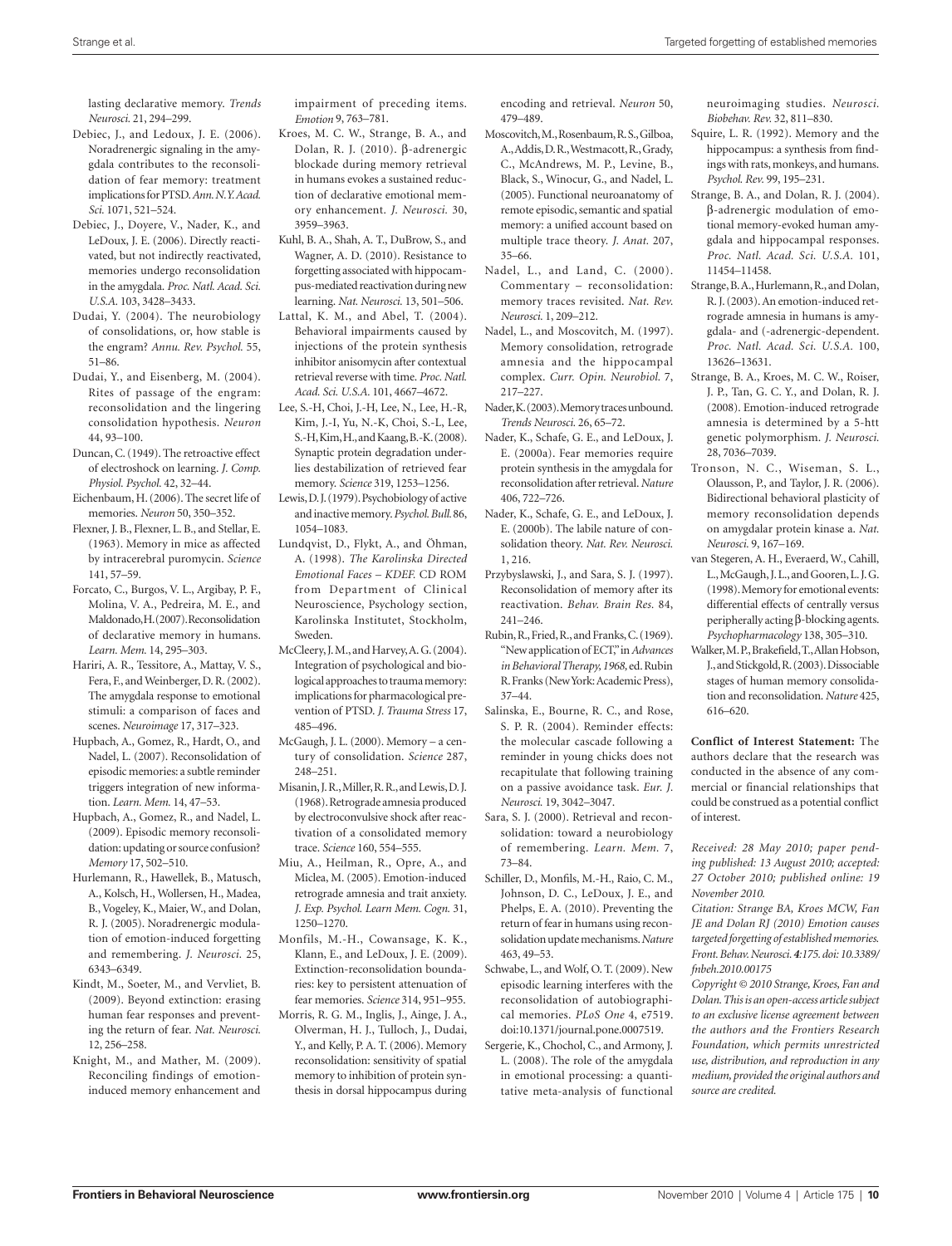# **appendix**

#### **Supplementary Experiment 1 (Exp S1) Experiment S1 Introduction**

Our previous work on emotion-induced retrograde amnesia (Strange et al., 2003) shows that memory impairment for nouns preceding an emotional event is coupled to an enhanced memory for the emotional verbal stimulus itself. Both effects are critically dependent on the amygdala and the adrenergic system, suggesting that adrenergic activation at the time of encoding results in memory enhancement and an impairment if occurring 3–6 s after initial encoding (Strange et al., 2003). In the current series of experiments (Exp 1–5, see main text), the emotional stimuli employed were fearful faces. As stated in the main text, an analogous mechanism mediating the reconsolidation impairment observed in Exp 3 and 5 would predict enhanced memory for the fearful faces themselves. Enhanced memory for fearful vs. neutral faces has been observed in some (Sergerie et al., 2005), but not all studies (Anderson et al., 2006). Thus, Exp S1 was conducted to test for enhanced memory for emotional faces within the context of the current experimental design. Therefore we included, in addition to tests of cued verbal recall, a recognition memory task for face stimuli. Specifically, subjects encoded nouns on Day 1 and on Day 2 performed a cued recall task (Test 1) in a manner identical to Exp 5 (see main text). However, the subsequent cued recall task (Test 2) was followed by a recognition memory task for fearful and neutral faces previously presented during Test 1. We employed a "Remember/Know" (R/K) (Tulving, 1985) recognition memory task on the basis of previous evidence that recollection ("R" responses) of emotional stimuli, as opposed to familiarity ("K"), drives a memory advantage for emotional stimuli as well as an enhanced amygdala response during emotional memory retrieval (Dolcos et al., 2005).

As an additional manipulation, we included a pharmacological factor in the design of this experiment. We have previously shown that emotion-induced retrograde amnesia at encoding is critically dependent on the adrenergic system, as it is reversed by the  $\beta_1 \beta_2$ antagonist Propranolol (Strange et al., 2003). By contrast, augmentation of emotion-induced retrograde amnesia has been reported when noradrenaline levels are increased by administering Reboxetine (a selective noradrenaline reuptake inhibitor) at encoding (Hurlemann et al., 2005). It should be noted, however, that studies on the effects of acute Reboxetine administration on memory for emotional stimuli have generally shown no modulation of recall of negative valence stimuli (Papps et al., 2002; Harmer et al., 2003; Chamberlain et al., 2006). Nevertheless, we tested an hypothesis that administration of Reboxetine, prior to our reconsolidation impairment manipulation, would increase the magnitude of this impairment.

# **Experiment S1 Methods**

#### **Subjects**

Thirty right-handed, native English-speaking subjects (16 males, 14 females) completed this double-blind, placebo-controlled experiment. All subjects gave informed consent, were free of neurological or psychiatric history, and not on any medication. The study had full ethics approval. One subject in the Reboxetine group was excluded due to vomiting post-drug administration. A performance criterion was set of a recall hit minus false alarm rate greater than

10% for control nouns on Day 2. Thus, data from 22 subjects [11 in the placebo group (6 males, 5 females, age range 20–34, mean 26.8) and 11 in the Reboxetine group (6 males, 5 females, age range 20–26, mean 22.8)] were included in Exp S1.

## **Task**

The experimental design was identical to Exp 5 (see main text) except for the following. On Day 1, prior to performing the encoding task, an electrocardiogram was recorded for each subject, and blood pressure (BP) taken. On Day 2, subjects were administered either a 4 mg oral dose of Reboxetine (Edronax, Pharmacia UK) or a 100 mg oral dose of ascorbic acid (placebo pill). In view of the kinetics of Reboxetine's peak plasma concentration (∼2 h), the cued recall task (Test 1) commenced 120 min after drug administration (**Figure S1A**). BP was recorded immediately prior to drug administration (time 0 h) and again before commencing the task  $(\text{time} + 2 \text{ h})$ . In Exp 3–5 (see main text), the second cued recall task (Test 2) was performed on Day 3. Given the half-life of Reboxetine (∼13 h), Test 2 in the current experiment was performed on Day 4 (i.e. 48 h later) to ensure that several half lives had elapsed, thus minimizing drug effects on Test 2. For each subject, all cued recall testing was conducted in the same environment, and began at the same time of day, as the Encoding session.

Immediately following cued recall Test 2, subjects performed a surprise memory test on the faces that had been presented during Test 1. Faces were presented in the absence of the corresponding neutral or emotional noun presented simultaneously in Test 1. Thus, these 10 neutral and 10 fearful faces were randomly presented along with 10 neutral and 10 fearful foils (stimulus duration 1 s, SOA 4 s). Subjects made a key-press response to indicate whether they remembered (R) having seen the face, felt the face was familiar but did not have a sensation of recollection associated with the face  $(K)$ , or thought the face was new  $(N)$ , i.e., a foil. Subjects then returned 1 week after the initial encoding session (Week 2) and repeated the cued recall for the third time (Test 3).

## **Experiment S1 Results and Discussion**

In addition to replicating the reconsolidation impairment observed in Exp 3 and 5 (see main text), the results of this study demonstrate an enhanced memory for fearful vs. neutral face stimuli presented on Day 2 in Exp 1–5. The selective noradrenaline reuptake inhibitor Reboxetine did not modulate any index of memory performance.

Figure S1B illustrates that cued recall on Day 2 was not significantly affected by face presentation or drug. A group (placebo, Reboxetine) *x* noun type (E, N) × position  $(-2, -1, +1)$  2 × 2 × 3 repeated measures ANOVA (for % Hits relative to controls) revealed no significant main effect or interaction. There was no effect of Reboxetine on control noun cued recall (independent *t*-test  $t(20) = 1.281$ ;  $p = 0.215$  two-tailed). Supine mean BP [mmHg, (SEM)] prior to drug administration (time 0 h) was 87.3 (2.7) in the placebo group and 86.4 (2.6) in the Reboxetine group. Two hours post-administration (time  $+ 2$  h), repeat supine mean BP was 84.5 (2.6) in the placebo group and 88.2 (3.4) in the Reboxetine group. A group (placebo, Reboxetine)  $\times$  time point (0 h, + 2 h) 2 × 2 repeated measures ANOVA on mean BP revealed a drug *x* time point interaction at trend ( $F_{1,10} = 3.883$ ,  $p = 0.077$ ). A *post hoc* independent *t*-test on the modulation by drug of the difference in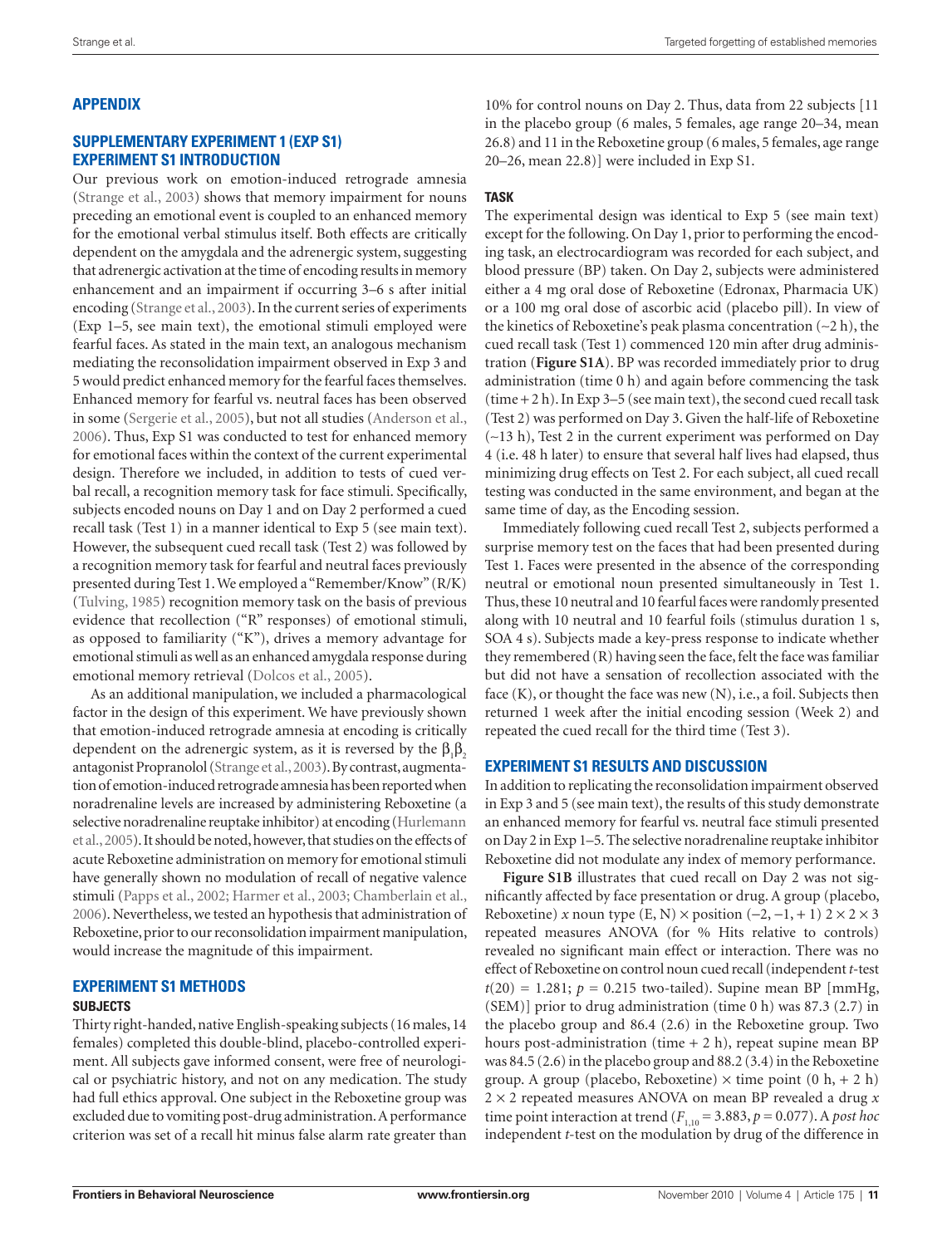

subjects collapsed (bottom panel). E, emotional face; N, neutral face; − 2, − 1, + 1, position of word stem relative to face. Error bars indicate neutral faces. % Hits minus false alarms is plotted for Remember (R) and Know (K) responses for fearful (e) and neutral (n) faces.

mean BP at time 0 h vs. time  $+ 2$  h was significant  $(t(20) = 2.328$ ;  $p = 0.031$  two-tailed). Thus, Reboxetine did not affect memory performance on Day 2, despite evoking a small increase in BP at the time of testing.

**Figure S1C** demonstrates memory performance on Day 4 and Week 2 for nouns correctly recalled on Day 2. A group (placebo, Reboxetine)  $\times$  day (Day 4, Week 2)  $\times$  word stem type (E, N)  $\times$  position  $(-2, -1, +1)$  2 × 2 × 2 × 3 ANOVA for % Hits minus controls failed to reveal any significant main effect or interaction. In view of the lack of significant memory modulation by Reboxetine, we collapsed across the group factor and performed a day (Day 4, Week 2) × word stem type  $(E - 1, N - 1)$  2 × 2 ANOVA comparing  $E - 1$ and N − 1 % Hits. This revealed a significant effect of word type  $F_{1,20}$  = 5.204,  $p$  = 0.034, and no significant main effect of day or word type *x* day interaction. Restricting this analysis to the placebo group revealed only an effect of word type  $F_{1,10} = 4.814$ ,  $p = 0.053$ .